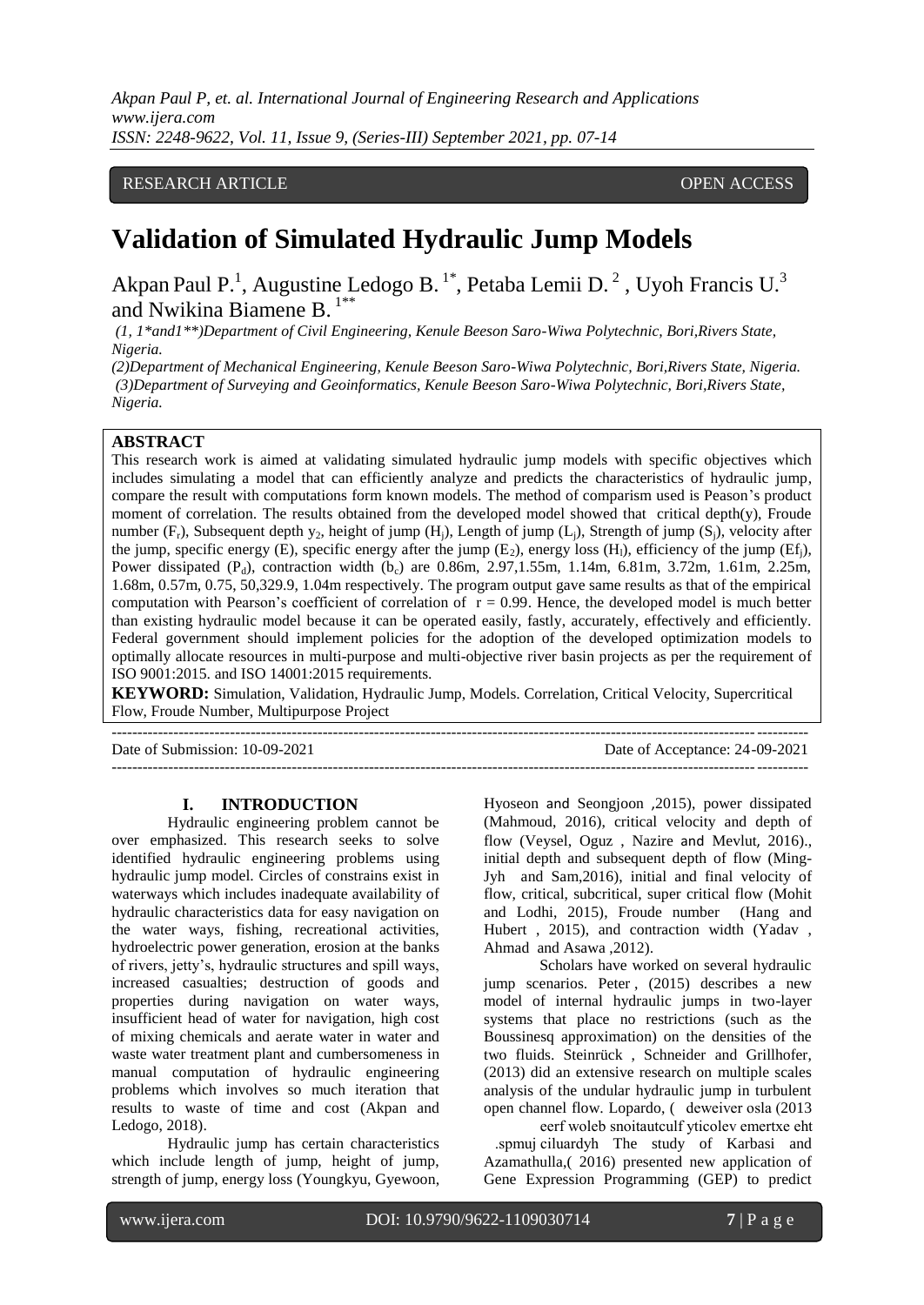characteristics of a hydraulic jump over a rough bed. No scholar except the work of Akpan and Ledogo (2015) has simulated hydraulic jump models in visual basic programming language. Hence this research seeks to validate simulated hydraulic jump models developed by Akpan and Ledogo(2015) .

## **II. MATERIALS AND METHODS**

The materials and method used to executing this research are based on the work of Akpan and Ledogo (2015).

The case study is a rectangular channel of about 3-6m wide, having a depth of 0.4167m and

discharging 9.0  $m^3$ /s of water with a velocity 6.m/s as shown in figure 2.1 below. Using the case study, the results of the manual analysis was carefully calculated and recorded. Simulation on the model's program output which is the program results was equally recorded and comparison of the manual analysis and developed model compared. 100% accuracy is expected. In this research determination of the properties of hydraulic jump models, simulation of the hydraulic jump model, and validating the models developed using Pearson product moment correlation was done.



**Figure 2.1: Case study for manual computation and program output**

Having developed the model in view of the thoughts of Akpan and Ledogo, (2015) and applying the case study in figure 2.1 above, a rectangular channel of about 3-6m wide discharging 9.0  $\text{m}^3$ /s of water with a velocity 6.m/s all the characteristics of the jump was analyzed manually by calculating and compare the result with the modeled program. The

input parameter used in the case study includes the discharge, initial dept of flow, velocity, and width of the channel are 9.0m3/s, 0.4167m, 6.0m/s and 3.6 respectively. The method of running the developed model is presented in the work of Akpan and Ledogo, (2015).

# **III. ANALYSIS OF HYDRAULIC JUMP BASED ON THE CASE STUDY ABOVE IN FIGURE 2.1**

1 Depth of water before jump, 
$$
y = \frac{Q}{b \times v_1} = \frac{9.0}{3.6 \times 6} = 0.4167 \text{ m} (Ans)
$$

*g*

 $\mathbf{r}$ 

Discharge per unit width  $= \frac{Q}{r} = \frac{3.6}{3.6} = 2.5 m^5 s$  per m(Ans) *b*  $\frac{Q}{I} = \frac{9.0}{2.5} = 2.5 m^5$ 3.6  $=\frac{9.0}{1.0}$ 2 Critical depth,  $y_c = \left| \frac{q}{q} \right| = \left| \frac{2.5}{0.01} \right| = 0.86m \text{(Ans)}$  $y_c = \left| \frac{q^2}{g} \right|^{1/3} = \left| \frac{2.5^2}{9.81} \right|^{1/3} = 0.86$ <sup>2</sup><sup>1/3</sup>  $\left[2.5^2\right]^{1/3}$  $\vert$  =  $\overline{\phantom{a}}$  $\mathbf{r}$  $\mathbf{r}$  $\vert$  =  $\overline{\phantom{a}}$  $\mathbf{r}$  $\mathbf{r}$  $S = \left| \frac{q}{q} \right| = \left| \frac{2.5}{0.81} \right| = 0.86m \text{(Ans)}$  Since  $y_1 < y_c$  a jump would occur.

 

www.ijera.com DOI: 10.9790/9622-1109030714 **8** | P a g e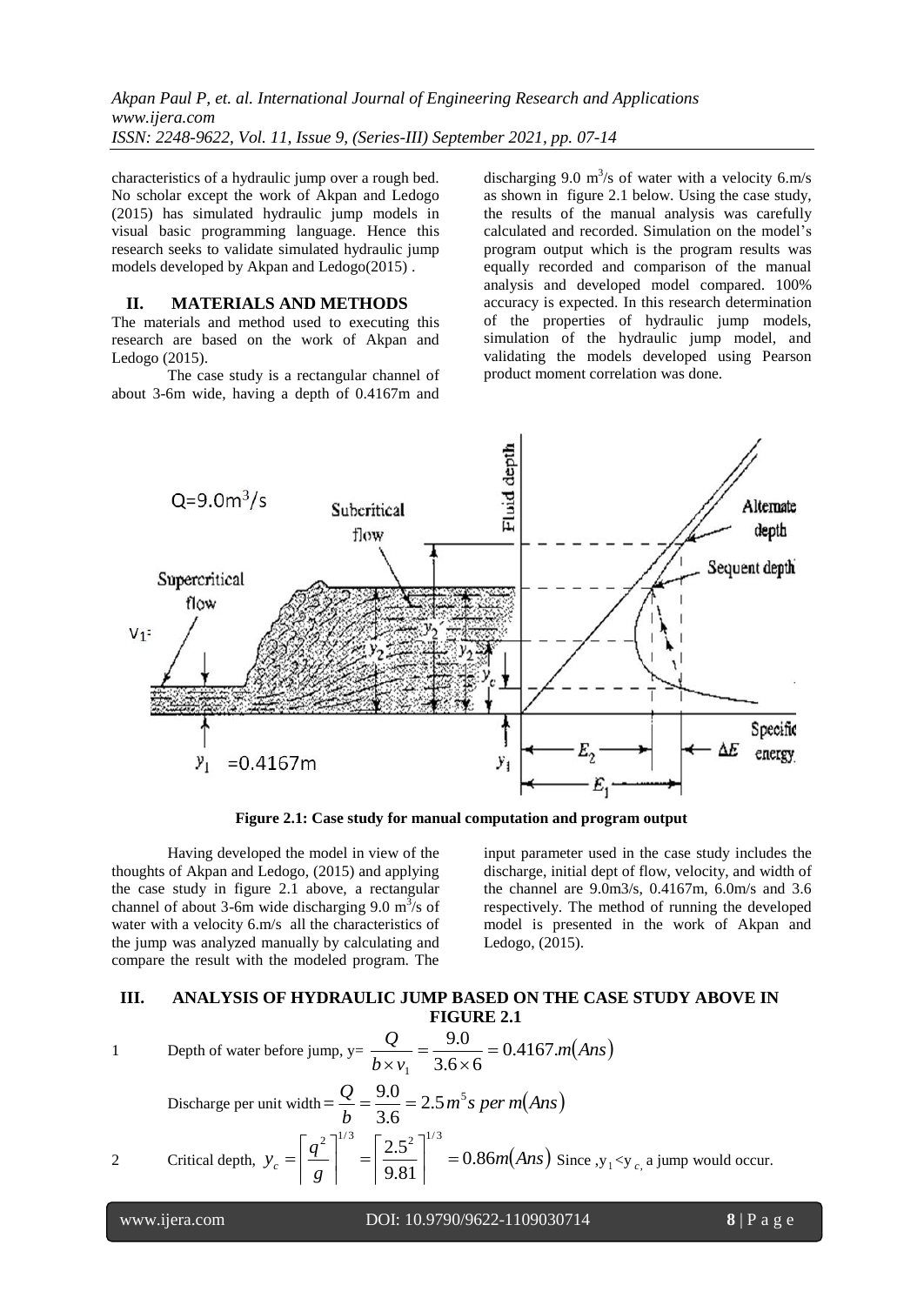3 Froude number ahead of jump. *Ans gy*  $Fr_1 = \frac{v_1}{\sqrt{u_1^2 + 2v_2^2}} = \frac{6}{\sqrt{u_1^2 + 2v_1^2}} = 2.967$  $9.81 \times 0.4167$ 6 1  $\frac{v_1}{1} = \frac{v_1}{\sqrt{2.81 \cdot 0.1167}} =$  $\times$  $\frac{v_1}{\sqrt{v_1^2 + v_2^2}} = \frac{6}{\sqrt{5.31 \cdot 10^{11} \cdot 10^{11}}} = 2.967 \text{(Ans)}$  Since, Fr<sub>1</sub>> 1, the flow is a shooting flow 4 Subsequent depth  $y_2 = \frac{v_1}{2} \left| \sqrt{1 + 8(fr)^2} \right|$ 2  $=\frac{v_1}{2}\sqrt{1+8(fr)}$ Depth of water downstream the jump  $y_{2} = 0.4167 \sqrt{1 + 8 \times 2.967^2 - 1} = 1.5525 m (Ans)$ 2  $_{0.4167}[\sqrt{1+8\times2.967^2}-1]$ 5 Height of jump H<sub>J</sub> =  $y_2 - y_1 = 1.5525 - 0.4167 = 1.1358m(Ans.)$ 6 Length of jump,  $L_J = 6(y_2 - y_1) = 6 \times 1.1358 = 6.8148$ m.(*Ans.*) 7 Strength of jump  $S_{\overline{j}} = \frac{y_2}{2} = \frac{1.3323}{2} = 3.726m(Ans.)$ 0.4167 1.5525 1  $\frac{2}{2} = \frac{1.3323}{8.4457} = 3.726m(Ans)$ *y y*  $=\frac{1.5525}{0.11.27}$ Velocity before jump,  $v_1 = 6m/s$ 8 Velocity after jump,  $v_2 = \frac{q}{\lambda} = \frac{2}{\lambda} = 1.61m(Ans)$ *y*  $v_2 = \frac{q}{1.5525} = 1.61$ 1.5525  $2 - 5$ 2  $\frac{q}{2} = \frac{q}{1} = \frac{2-5}{1.5525} =$ 9 Specific Energy before the jump  $E_1 = y_1 + \frac{y_1}{2} = 0.4167 + \frac{9}{2} = 2.25m(Ans)$ *g*  $y_1 + \frac{v^2}{2} = 0.4167 + \frac{6^2}{2} = 2.25$  $2 \times 9.81$  $0.4167 + \frac{6}{1}$ 2  $^{2}$ <sub>1</sub> 0.4167  $^{2}$  $y_1 = y_1 + \frac{v_1}{2g} = 0.4167 + \frac{0}{2 \times 9.81} =$  $= y_1 + \frac{v_1}{2} = 0.4167 +$ 10 Specific Energy after the jump  $E_2$  $E_2 = y^2 + \frac{v_1}{2} = 1.5525 + \frac{1.01}{2.0024} = 1.68m(Ans)$ *g*  $y^2 + \frac{v_1^2}{2} = 1.5525 + \frac{1.61^2}{2} = 1.68$  $2 \times 9.81$  $1.5525 + \frac{1.61}{2.8}$ 2 2 1  $\epsilon$ 1<sup>2</sup>  $x^2 + \frac{v_1}{2} = 1.5525 + \frac{1.01}{2.0025} =$  $\times$  $= y^2 + \frac{v_1}{2} = 1.5525 +$ 11 Energy loss, Lose of energy in the jump,  $E_1 = E_2 = 2.25 - 1.68 = 0.57m(Ans.)$  $\ddot{\phantom{0}}$  $\frac{1}{2}$   $\mathsf{L}$ L  $\mathsf{L}$  $=$  $\times1.5525\times$  $=\left(\frac{y_2-y_1}{\cdot}\right)^3=\frac{(1.5525-0.4167)^3}{(1.5525-0.4167)^3}=0.57m$ *y y Altrnatively*,  $E_i = (\frac{y_2 - y_1)^3}{4y_1y_2} = \frac{(1.5525 - 0.4167)^3}{4 \times 1.5525 \times 0.4167} = 0.57$  $(1.5525 - 0.4167)$ 4  $E_1 = (\frac{y_2 - y_1}{\cdot})$ 3  $1 y_2$ 3 2  $y_1$ 12 Efficiency of the jump =  $\frac{(8fr^2+1)^{3/2-[4fr^2+1]}}{8\pi r^2(2+5r^2)}$  $8fr$  $\frac{1}{(2+fr^2)} \times 100$ =  $(8 \times 2.967^2 + 1)^{3/2 - (4 \times 2.967^2 + 1)}$  $\frac{3 \times 2.967^2 (2 + 2.967^2)}{8 \times 2.967^2 (2 + 2.967^2)} \times 100$  $=\frac{(8 \times 8.8031 + 1)^{3_2-(4 \times 8.8031 + 1)}}{2 \times 2.8031(2 + 2.8031)}$  $8 \times 8.8031 (2 + 8.8031)$  $=\frac{603.63-36.21}{760.81} \times 100 = 75\%$  or  $=$   $E_2$  $E_1 \times 100 = \frac{1.68 \times 100}{2.25}$  $\sqrt{E_1 \times 100} = \frac{1.68 \times 100}{2.25} \times 100 = 75\%$ 13 Power dissipated,  $p = wQEL, P = 9810 \times [(b \times y)V_1] \times E_L$ ,

$$
P = 9810 \times [(3.6 \times 0.4167)6] \times 0.57 = 50,329.24w \text{ (Ans)}
$$
  
14 Width of contraction  $bc = \frac{Q}{\sqrt{\frac{2 \times g \times E^{\prime 3}}{3}}} = \frac{9.0}{\sqrt{\frac{2 \times 9.81 \times 2.252^3}{3}}}bc = \frac{9.0}{\sqrt{\frac{224.08}{3}}.64}bc = 1.04 \text{ m}$ 

## **3.1 VALIDATION OF THE SIMULATED MODEL**

The Pearson product moment of correlation was used to validatet the simulated model. The data consist of result obtained from observed and predicted model.

The observed data were obtained from empirical calculation using known models while the predicted data were also derived from the simulated model presented in the work of Akpan and Ledogo (2015). The table below is the data presented to test the simulated data.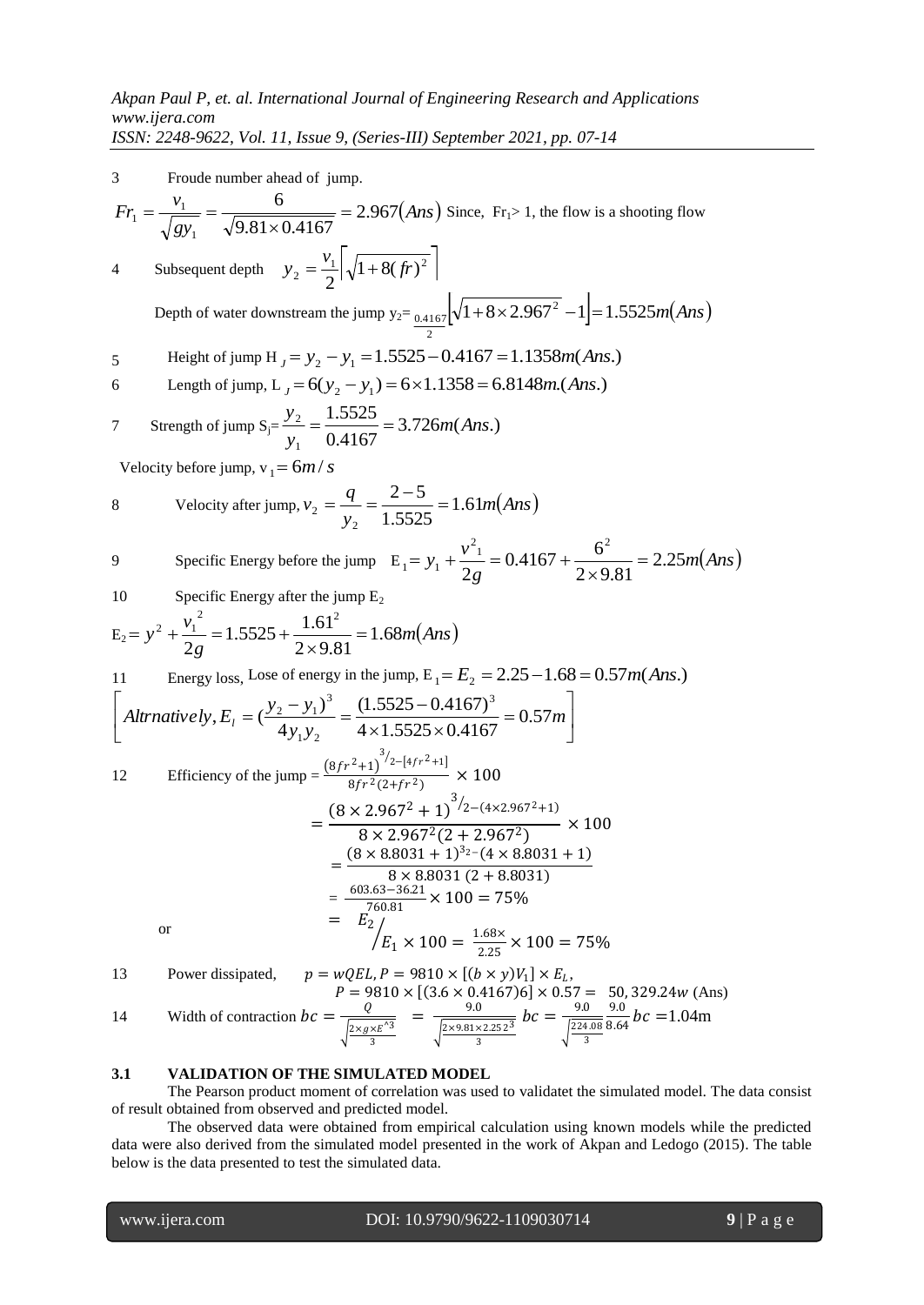| S/NO           | <b>DESCRIPTION</b>                                  | <b>OBSERVED</b> | PREDICTED DATA(Y) |
|----------------|-----------------------------------------------------|-----------------|-------------------|
|                |                                                     | DATA(X)         |                   |
| 1              | Dept of water $Y_1$ (m)                             | 0.4167          | 0.4167            |
| 2              | Discharge per unit width $(Q/d)$ (m)                | 3.6000          | 3.6000            |
| 3              | Critical depth $d_c$ (m)                            | 0.8605          | 0.8605            |
| $\overline{4}$ | Critical velocity $V_c$ (m/s <sup>-1</sup> )        | 2.9054          | 2.9054            |
| 5              | Froude number $Fr_1$                                | 2.9675          | 2.9675            |
| 6              | Subsequent depth $Y_2(m)$                           | 1.5525          | 1.5525            |
| 7              | Height of the jump $H_i(m)$                         | 1.1358          | 1.1361            |
| 8              | Length of the Jump $L_i(m)$                         | 6.8140          | 6.8140            |
| 9              | Strength of the Jump $S_i(m)$                       | 3.7260          | 3.7264            |
| 10             | Velocity before the Jump $V_1$ (m/s <sup>-1</sup> ) | 6.0000          | 6.0000            |
| 11             | Velocity after the Jump $V_2(m/s^{-1})$             | 1.6100          | 1.6090            |
| 12             | Specific Energy before the Jump $E_1$ (m)           | 2.2500          | 2.2510            |
| 13             | Specific Energy after the Jump $\overline{E_2(m)}$  | 1.6800          | 1.6840            |
| 14             | Energy Loss $E_L(m)$                                | 0.5700          | 0.5660            |
| 15             | Efficiency of the Jump $Q_i$ (%)                    | 75              | 75                |
| 16             | Power dissipated Pd (kw)                            | 50.329          | 50.125            |
| 17             | Width of contraction $(bc)$                         | 1.0400          | 1.0400            |

**Table 3.1.** Table of the Observed and Predicted Data

Calculating the Pearson coefficient of correlation r for the above

 $x = X - \overline{x}$  and  $y = Y - \overline{Y}$ 

where x and y represent the deviation from the mean of X and Y

Also, Calculating for the mean of the X correspondence  $x = \frac{a}{n}$  $\overline{x} = \frac{\sum X}{\sum x}$  $,$  17  $\bar{x} = \frac{162.25}{15}$ ,  $\bar{x}$  = 9.5563

Calculating for the mean of the Y correspondence,  $y = \frac{z}{n}$ *X*  $\frac{1}{y} = \sum$  $,$  17  $y = \frac{162.25}{17}$ ,  $y = 9.5444$ 

Using the relation below to calculate the Pearson's product moment coefficient. of correlation

$$
r = \frac{\sum xy}{\sqrt{\left(\sum x^2/\sum y^2\right)}} \ r = \frac{6758.74}{\sqrt{(6751.88)(6834.45)}} \ r = \frac{6758.74}{\sqrt{46145386}} \ r = \frac{6758.74}{6793} \ r = 0.99
$$

See table3.2 below for details

| $\mathbf{X}$ | Y    | $X - x$<br>$\mathbf{X}$ | $(Y-\bar{Y})$<br>у | xy     | $\mathbf{x}^2$ | $v^2$  |  |
|--------------|------|-------------------------|--------------------|--------|----------------|--------|--|
| 0.42         | 0.42 | $-9.58$                 | $-11.58$           | 111.01 | 91.84          | 134.17 |  |
| 3.60         | 3.60 | $-6.40$                 | $-8.40$            | 53.76  | 40.96          | 70.56  |  |
| 0.86         | 0.86 | $-9.14$                 | $-11.14$           | 101.81 | 83.53          | 124.09 |  |
| 2.91         | 2.91 | $-7.09$                 | $-9.09$            | 64.52  | 50.33          | 82.71  |  |
| 2.97         | 2.97 | $-7.03$                 | $-9.03$            | 63.52  | 49.46          | 81.59  |  |
| 1.55         | 1.55 | $-8.45$                 | $-10.45$           | 88.26  | 71.36          | 109.15 |  |
| 1.14         | 1.14 | $-8.86$                 | $-10.86$           | 96.30  | 78.57          | 118.02 |  |
| 6.81         | 6.81 | $-3.19$                 | $-5.19$            | 16.52  | 10.15          | 26.89  |  |

**Table 3.2.** Correlation Table of the Observed and Predicted Data

www.ijera.com DOI: 10.9790/9622-1109030714 **10** | P a g e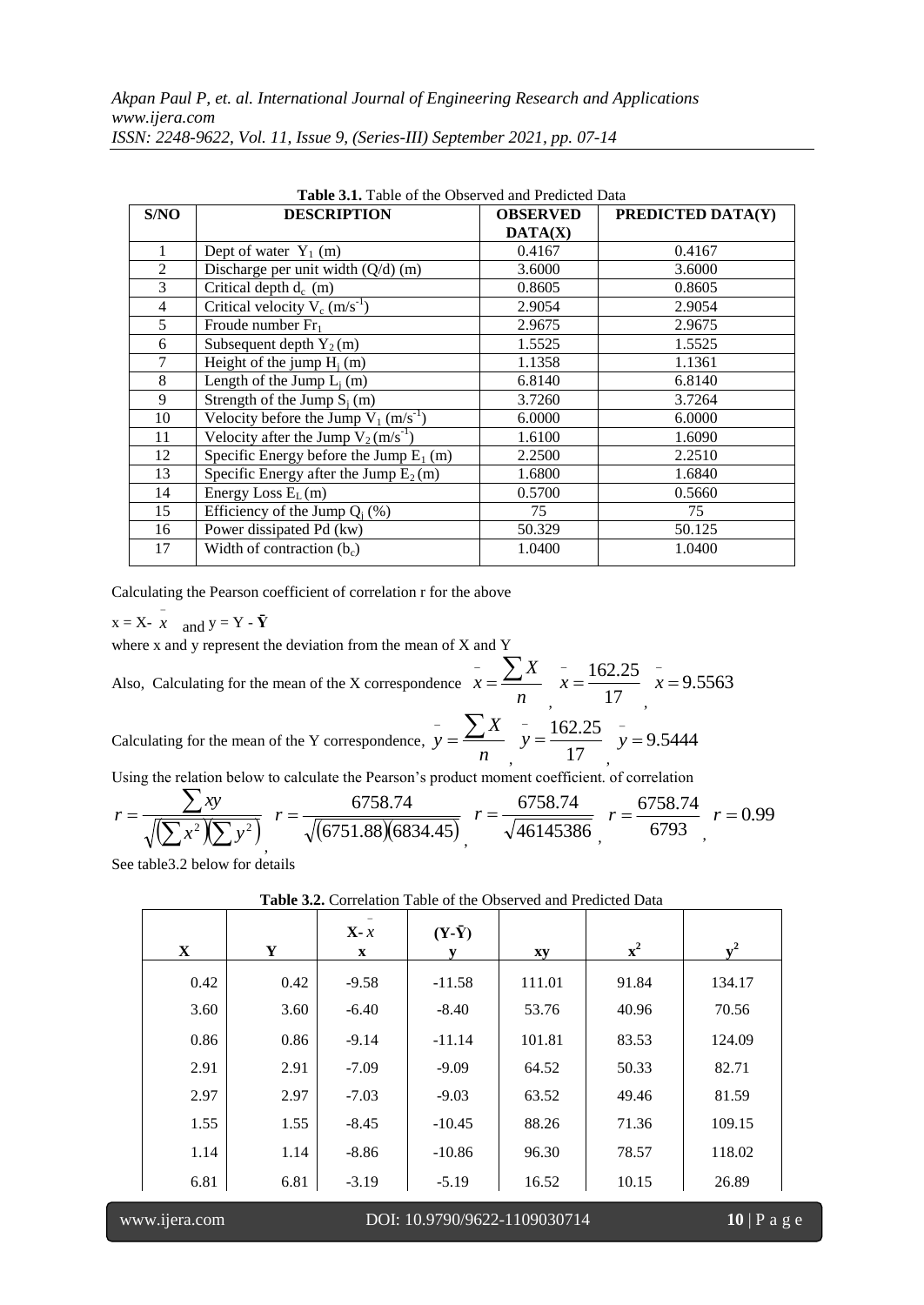| 1.68<br>0.57<br>75.00<br>50.33<br>1.04 | 0.57<br>75.00<br>50.13<br>1.04 | $-9.43$<br>65.00<br>40.33<br>$-8.96$ | $-11.43$<br>63.00<br>38.13<br>$-10.96$ | 107.82<br>4095.00<br>1537.54<br>98.20 | 88.92<br>4225.00<br>1626.43<br>80.28 | 130.74<br>3969.00<br>1453.52<br>120.12 |
|----------------------------------------|--------------------------------|--------------------------------------|----------------------------------------|---------------------------------------|--------------------------------------|----------------------------------------|
|                                        |                                |                                      |                                        |                                       |                                      |                                        |
|                                        |                                |                                      |                                        |                                       |                                      |                                        |
|                                        |                                |                                      |                                        |                                       |                                      |                                        |
|                                        |                                |                                      |                                        |                                       |                                      |                                        |
|                                        | 1.68                           | $-8.32$                              | $-10.32$                               | 85.83                                 | 69.22                                | 106.42                                 |
| 2.25                                   | 2.25                           | $-7.75$                              | $-9.75$                                | 75.55                                 | 60.06                                | 95.04                                  |
| 1.61                                   | 1.61                           | $-8.39$                              | $-10.39$                               | 87.18                                 | 70.39                                | 107.97                                 |
| 6.00                                   | 6.00                           | $-4.00$                              | $-6.00$                                | 24.00                                 | 16.00                                | 36.00                                  |
| 3.73                                   | 3.73                           | $-6.27$                              | $-8.27$                                | 51.91                                 | 39.36                                | 68.45                                  |

Base on the computed result from the observed and predicted data above, the Pearson's coefficient of correlation  $r = 0.99$ . This means that data obtained from the hydraulic models and the simulated model are similar.

# **IV. RESULTS AND DISCUSSIONS**

The results are presented and discussed below .<br> **4.0 Result of the Simulation Listing Case** 

| 4.0 | Result of the Simulation Using Case Study in Figure 3.1 Above                                              |
|-----|------------------------------------------------------------------------------------------------------------|
|     | The program output is the result of the case study. The same parameter used for the manual computation are |
|     | also used as input data for the simulated model and the results are presented in figure 4.1 below          |
|     |                                                                                                            |
|     | <b>Charles die Joseph Medelling (Commuter American U.V.</b>                                                |

| hapes File                                                                               |                                                                                       |
|------------------------------------------------------------------------------------------|---------------------------------------------------------------------------------------|
|                                                                                          | <b>IYDRAULIC JUMP MODEL AND PROGRAMMING IN VISUAL BASIC</b>                           |
|                                                                                          | <b>Enter Parameters</b>                                                               |
|                                                                                          | Compute<br>$MS^{-1}$ <sup>6</sup><br>VELOCITY V1<br>Top With of T                     |
| Q                                                                                        | 3.6<br>Width of channel<br>м<br>Exit<br>Discharge<br>$3 - 1$<br>$\overline{9}$<br>M S |
|                                                                                          | Depth of Channel<br>м<br>0.4167<br>Clear                                              |
| <b>RESULTS</b>                                                                           |                                                                                       |
| Discharge<br>3<br>-1<br>19<br><sub>S</sub><br>м                                          | Hydraulic Jump Or Standing M<br>1.1361309150494<br>Wave:                              |
| <b>Specific Energy</b><br>2512687640925<br>М                                             | 2.96759743598242<br>Froude No.                                                        |
|                                                                                          | Lenght of jump<br>6.8167854902964<br>м                                                |
| <b>Specific Energy</b><br>.68493999201636<br>M<br>after the Jump                         |                                                                                       |
| 2.90538046111112<br><b>Critical Dept</b><br>м                                            | The Head loss<br>0.566601176521825<br>м                                               |
| 0.860472503846851<br>Critical Velocity MS                                                | Strenght of Jump<br>3.72649607643244                                                  |
| Minimum Specific<br>1.29070875577028<br>M<br>Energy                                      | Power Dessipate<br>WATTS 50025.2178751119                                             |
| It is super critical (the flow<br>Sub Critical And<br>is shooting<br>Supercritical Flow: | Maximum lenght of hump<br>0.960853551065721                                           |
| <b>Height Of The</b><br>0.960560008322226<br>м<br>hump:                                  | <b>Contraction Width</b><br>1.04186777986504<br>м                                     |
| Subsequent<br>.5528309150494<br>м<br>Depth                                               | Velocity After the jump<br>1.60996279489996<br><b>MS</b>                              |
| 74.5725112857317<br>Efficiency of the<br>$\mathcal{H}$<br>jump                           | <b>Energy Loss</b><br>0.566328772076143<br>м                                          |

Figure 4.1. Results of Hydraulic Jump Characteristics Using Case Study in Figure 2.1( Akpan and Ledogo,

2015)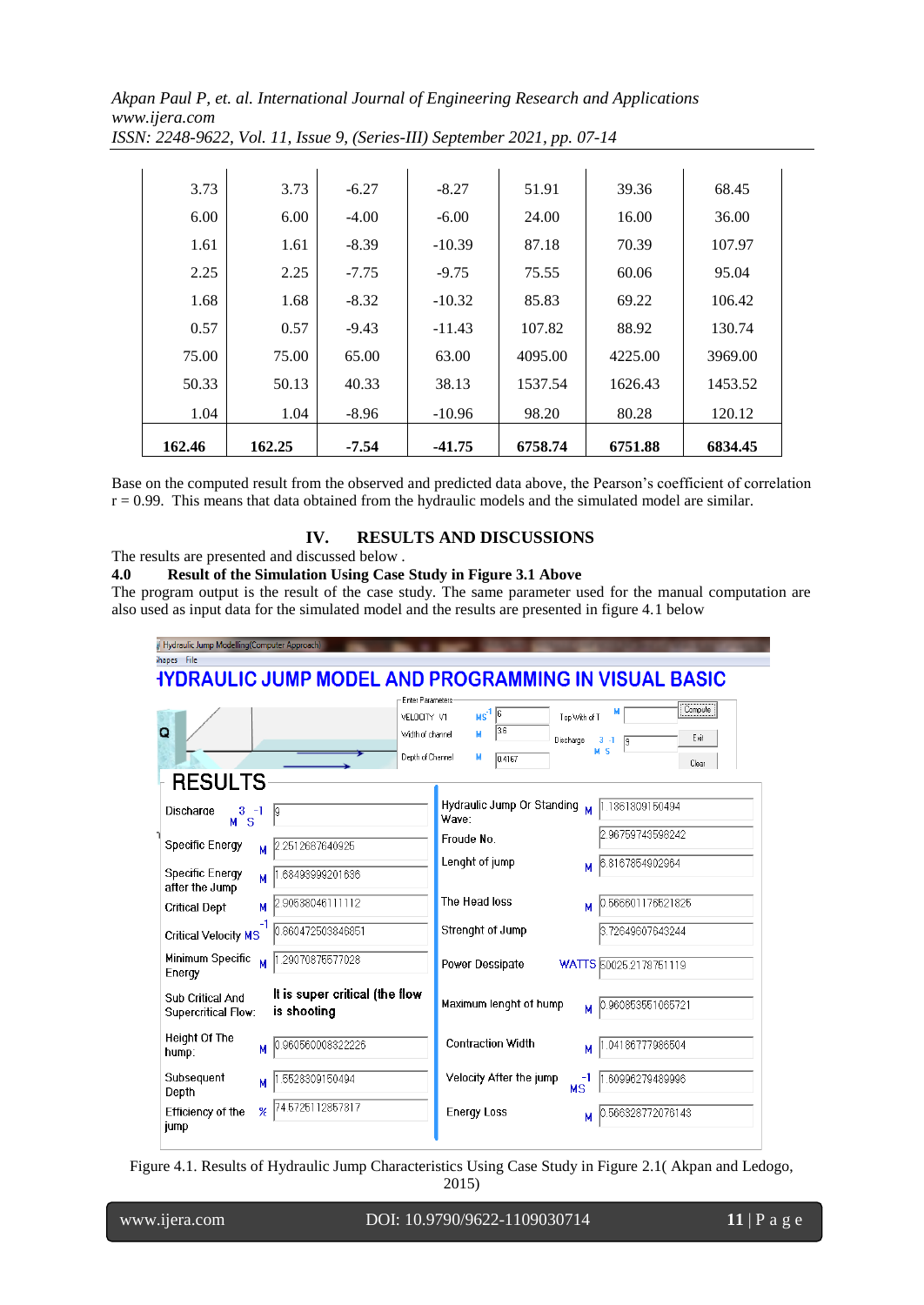#### **4.1 Discussion of results in figure 4.1 above**

i. The program output gave same results as that of the empirical computation.

- ii. The results obtained from the new model's computation of the characteristics of hydraulic jump for critical depth(y), Froude number  $(F_r)$ , Subsequent depth  $y_2$ , height of jump (H<sub>i</sub>), Length of jump  $(L_i)$ , Strength of jump  $(S_i)$ , velocity after the jump, specific energy (E), specific energy after the jump  $(E_2)$ , energy loss  $(H_1)$ , efficiency of the jump (Ef<sub>i</sub>), Power dissipated (P<sub>d</sub>), contraction width (b<sub>c</sub>) are 0.86m, 2.97,1.55m, 1.14m, 6.81m, 3.72m, 1.61m, 2.25m, 1.68m, 0.57m, 0.75, 50,329.9, 1.04m respectively.
- iii. The program is written and compile with visual basic 6.0. Also it is written to a storage device (CD –ROM). The program can be access directly from the CD-ROM drive and can run on any machine install with Microsoft windows (Operating System), e.g., windows XP, Window 7, Window Vista etc. Also the program is user friendly (users can make use of standard keyboard and mouse).

#### **4.2 Results of Correlation Coefficient of the Observed and Predicted Data**

Base on the result computed in table 4.1 below the Pearson's coefficient of correlation  $r = 0.99$ . This means that data obtained from the hydraulic models and the simulated model are similar.

| $\mathbf X$ | $\mathbf Y$ | $X - x$<br>$\mathbf X$ | $(Y-\bar{Y})$<br>y | xy      | $\mathbf{x}^2$ | $v^2$   |  |
|-------------|-------------|------------------------|--------------------|---------|----------------|---------|--|
| 0.42        | 0.42        | $-9.58$                | $-11.58$           | 111.01  | 91.84          | 134.17  |  |
| 3.60        | 3.60        | $-6.40$                | $-8.40$            | 53.76   | 40.96          | 70.56   |  |
| 0.86        | 0.86        | $-9.14$                | $-11.14$           | 101.81  | 83.53          | 124.09  |  |
| 2.91        | 2.91        | $-7.09$                | $-9.09$            | 64.52   | 50.33          | 82.71   |  |
| 2.97        | 2.97        | $-7.03$                | $-9.03$            | 63.52   | 49.46          | 81.59   |  |
| 1.55        | 1.55        | $-8.45$                | $-10.45$           | 88.26   | 71.36          | 109.15  |  |
| 1.14        | 1.14        | $-8.86$                | $-10.86$           | 96.30   | 78.57          | 118.02  |  |
| 6.81        | 6.81        | $-3.19$                | $-5.19$            | 16.52   | 10.15          | 26.89   |  |
| 3.73        | 3.73        | $-6.27$                | $-8.27$            | 51.91   | 39.36          | 68.45   |  |
| 6.00        | 6.00        | $-4.00$                | $-6.00$            | 24.00   | 16.00          | 36.00   |  |
| 1.61        | 1.61        | $-8.39$                | $-10.39$           | 87.18   | 70.39          | 107.97  |  |
| 2.25        | 2.25        | $-7.75$                | $-9.75$            | 75.55   | 60.06          | 95.04   |  |
| 1.68        | 1.68        | $-8.32$                | $-10.32$           | 85.83   | 69.22          | 106.42  |  |
| 0.57        | 0.57        | $-9.43$                | $-11.43$           | 107.82  | 88.92          | 130.74  |  |
| 75.00       | 75.00       | 65.00                  | 63.00              | 4095.00 | 4225.00        | 3969.00 |  |
| 50.33       | 50.13       | 40.33                  | 38.13              | 1537.54 | 1626.43        | 1453.52 |  |
| 1.04        | 1.04        | $-8.96$                | $-10.96$           | 98.20   | 80.28          | 120.12  |  |
| 162.46      | 162.25      | $-7.54$                | $-41.75$           | 6758.74 | 6751.88        | 6834.45 |  |

| Table 4.1. Correlation table for observed and predicted data |  |  |  |
|--------------------------------------------------------------|--|--|--|
|                                                              |  |  |  |

**4.3 Discussion of results in table 4.1 above** i. The Pearson product moment of correlation was used to test the results of hydraulic jump models and simulated model.

ii. The observed and predicted data were computed from known hydraulic jump models and simulated hydraulic jump model respectively.

iii. Two methods were used to compute the Pearson's value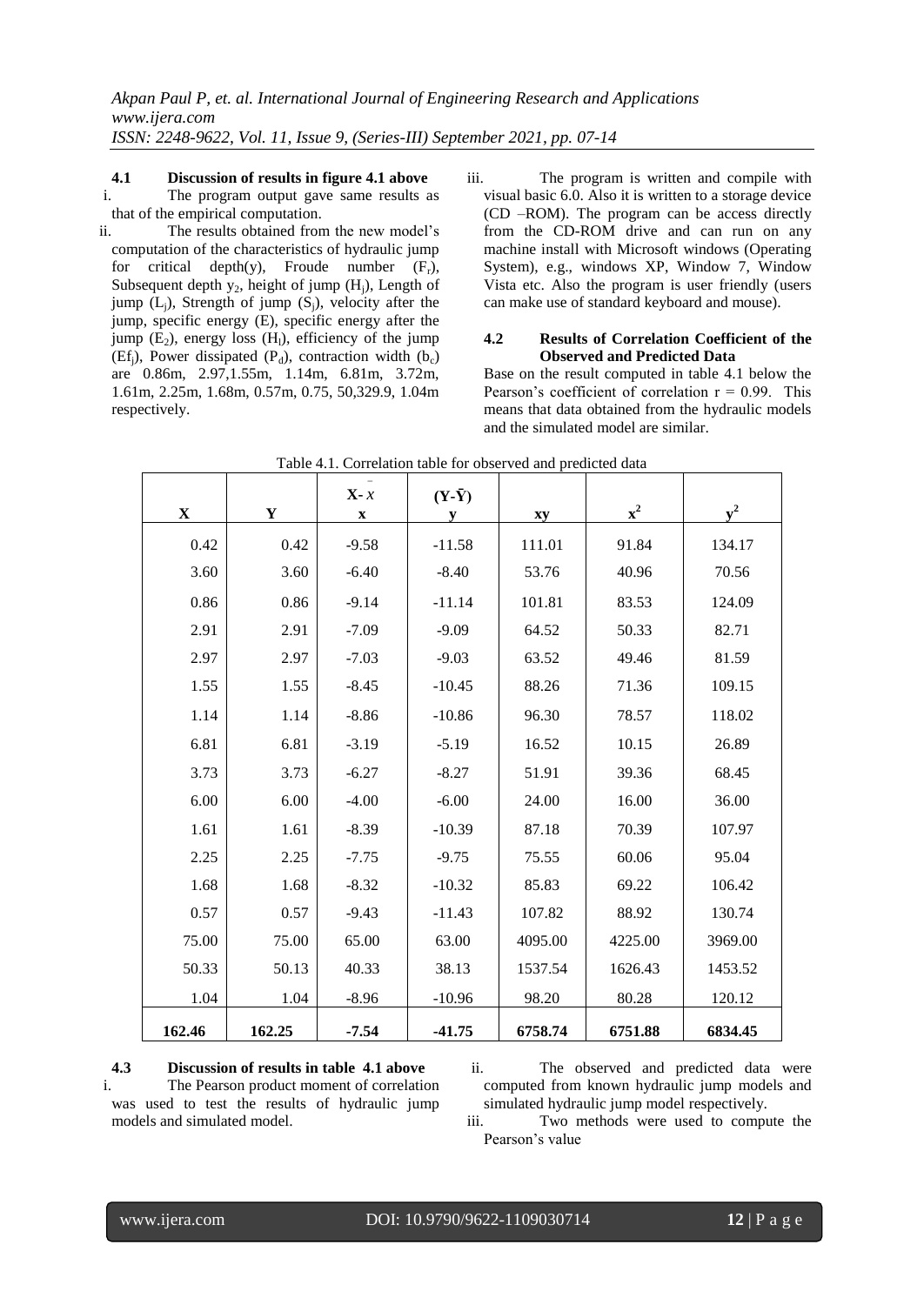

iv. Two Pearson product moment coefficient of correlation models used produced same result as  $r = 0.99$ 

## **V. CONCLUSION**

 $\sqrt{|n\sum X^2 - (\sum X)^2||n\sum Y^2 - (\sum Y)^2|}$ <br>
7. Two Pearson product moment coefficient of corrowing the conduct of the conduct of the characteristics of the characteristics of the conductively, results showed that both dydraile jump Conclusively, results showed that both models gave same values of the characteristics of hydraulic jump for critical depth $(y)$ , Froude number  $(F_r)$ , Subsequent depth  $y_2$ , height of jump  $(H_i)$ , Length of jump  $(L_i)$ , Strength of jump  $(S_i)$ , velocity after the jump, specific energy (E), specific energy after the jump  $(E_2)$ , energy loss  $(H_1)$ , efficiency of the jump (Eff), Power dissipated  $(P_d)$ , contraction width (b<sub>c</sub>) as 0.86m, 2.97,1.55m, 1.14m, 6.81m, 3.72m, 1.61m, 2.25m, 1.68m, 0.57m, 0.75, 50,329.9, 1.04m respectively.

Finally, the program output gave same results as that of the empirical computation with Pearson's coefficient of correlation of  $r = 0.99$ . This implies that the simulated hydraulic jump model is validated and can be used at ease to execute work efficiently.

## **VI. RECOMMENDATIONS**

The following are recommended.

Ministry of marine transport should implement policies for the use of this simulated hydraulic jump model as it will analyze automatically and produce the desired Froude number that can enable hydraulic engineers determine the nature of the flow.

Nigeria Institute of Maritime and safety agency (NIMASA) should implement the use of the model to forecast the velocity of flow required for safe navigation.

Ministries of River Basin Authorities should adopt the model in determination of the head of flow required to produce the desired jump for Hydroelectric power, Irrigation, Navigation, Fishing, Water supply, and Recreation projects.

Waste management society of Nigeria should drive the implementation of the model since it can be used to determine the jump that can mix, aerate and purify water and waste water for effective treatment. Ministry of works should implement the use of the simulated model in analysis, design, construction and maintenance of Jetties in riverine areas of the Niger delta because power dissipated from supercritical flows can be easily derived from the model to prevent erosion, uplift of foundation and scour velocity.

Rivers state river basin authorities should implement the new model since it can be used to determine the characteristics of hydraulic jump which include critical depth(y), Froude number  $(F_r)$ , Subsequent depth  $y_2$ , height of jump (H<sub>i</sub>), Length of jump (L<sub>i</sub>), Strength of jump  $(S_i)$ , velocity after the jump, specific energy (E), specific energy after the jump  $(E_2)$ , energy loss  $(H_1)$ , efficiency of the jump (Eff), Power dissipated  $(P_d)$ 

**VII CONTRIBUTION TO KNOWLEDGE** Research like this will ginger engineering graduates to explore simulations of models using programming language since it will help in executing work speedily with accuracy and at ease. It will help engineers to effectively minimize time and maximize profit in executing projects.

#### **REFERENCES**

- [1]. Akpan & Ledogo (2015). Hydraulic Jump Modeling and Programming in Visual Basic, International Journal of Hydraulic Engineering, 4 (2), doi:10.5923/j.ijhe.20150404.01 [http://article.sapub.org/10.5923.j.ijhe.201504](http://article.sapub.org/10.5923.j.ijhe.20150404.01.html) [04.01.html](http://article.sapub.org/10.5923.j.ijhe.20150404.01.html)
- [2]. [Hang W.](http://ascelibrary.org/author/Wang%2C+Hang) & [Hubert C.](http://ascelibrary.org/author/Chanson%2C+Hubert) (2015). Experimental Study of Turbulent Fluctuations in Hydraulic Jumps, Journal of Hydraulic Engineering, scelibrary.org/doi/abs/10.1061/(ASCE)HY.19 43-7900.0001010. [http://journals.ametsoc.org/doi/abs/10.1175/](http://journals.ametsoc.org/doi/abs/10.1175/%20JPO2894.1)  [JPO2894.1](http://journals.ametsoc.org/doi/abs/10.1175/%20JPO2894.1)
- [3]. Karbasi, M. & Azamathulla, H.M , (2016): GEP to predict characteristics of a hydraulic jump over a rough bed. KSCE Journal of Civil Engineering. 20(7), 3006–3011, DOI: 10.1007/s12205-016-0821-x [http://link.springer.com/article/10.1007/s](http://link.springer.com/article/10.1007/s%2012205-016-0821-x)  [12205-016-0821-x](http://link.springer.com/article/10.1007/s%2012205-016-0821-x)
- [4]. Lopardo R. ( **.)2013**[Extreme Velocity](https://www.hindawi.com/journals/je/2013/678064/)  [Fluctuations below Free Hydraulic Jumps -](https://www.hindawi.com/journals/je/2013/678064/) [Hindawi,](https://www.hindawi.com/journals/je/2013/678064/) Journal of Engineering [Volume 6,](http://www.sciencedirect.com/science/journal/16742370/6/2)  [Issue 2,](http://www.sciencedirect.com/science/journal/16742370/6/2) 189-198, Received 5 December 2012; Accepted 20 May. [https://www.hindawi.com/journals](https://www.hindawi.com/journals%20/je/2013/678064/)  [/je/2013/678064/](https://www.hindawi.com/journals%20/je/2013/678064/)
- [5]. Mahmoud (2016). Hydraulic Jump Characteristics For Different Open Channel and Stilling Basin Layouts, IAEME Journals. https:/[/www.iaeme.com/MasterAdmin/](http://www.iaeme.com/MasterAdmin/%20Upload%20Folder/...07.../IJCIET_07_02_025-2-3.pdf)  [Upload Folder/...07.../IJCIET\\_07\\_02\\_025-2-](http://www.iaeme.com/MasterAdmin/%20Upload%20Folder/...07.../IJCIET_07_02_025-2-3.pdf) [3.pdf](http://www.iaeme.com/MasterAdmin/%20Upload%20Folder/...07.../IJCIET_07_02_025-2-3.pdf)